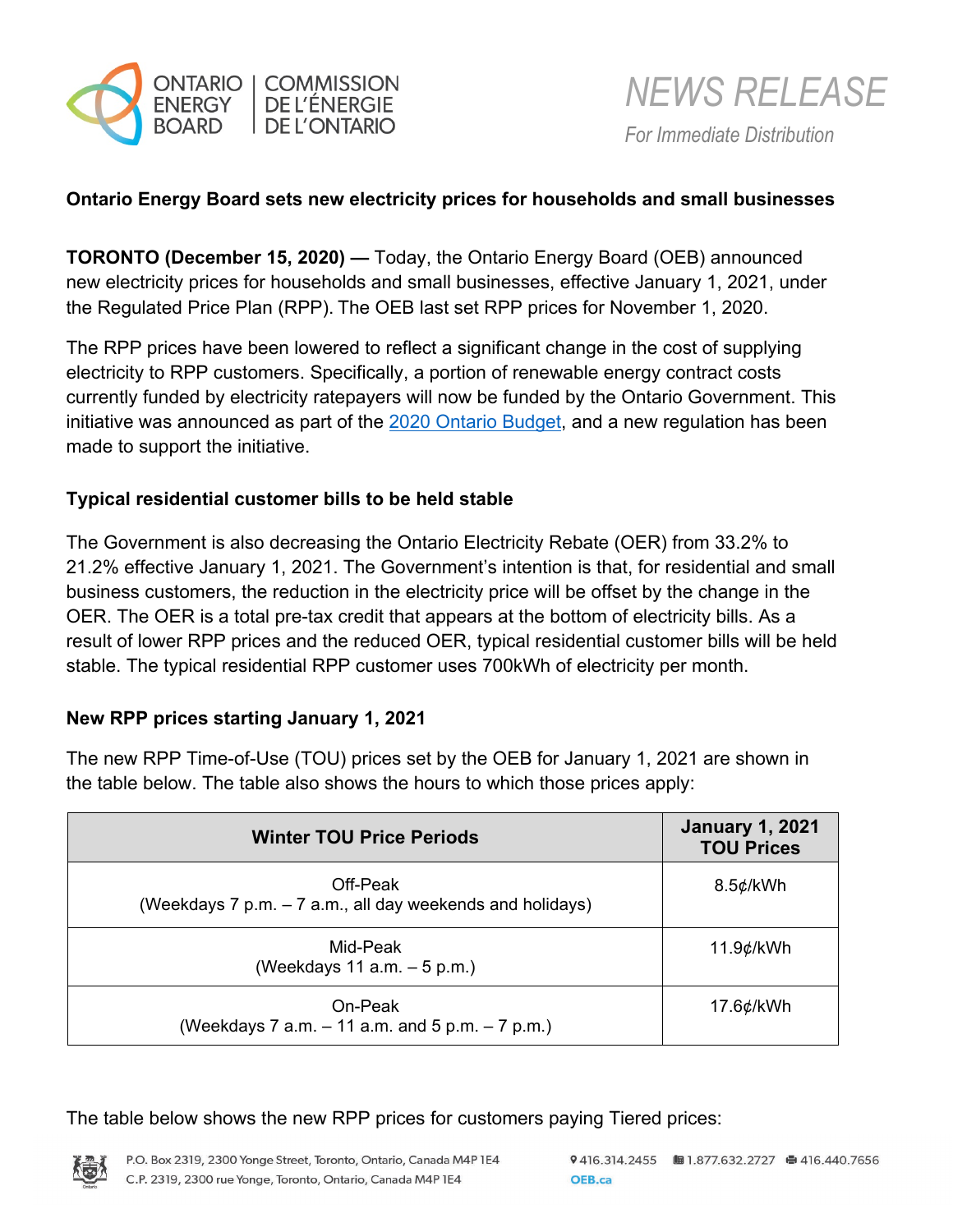|                             | <b>Winter Tier Thresholds</b>                                                                                          | <b>January 1, 2021</b><br><b>Tiered Prices</b> |
|-----------------------------|------------------------------------------------------------------------------------------------------------------------|------------------------------------------------|
| <b>Tier</b><br>1            | Residential - first 1,000 kWh/month<br>Non-residential - first 750 kWh/month                                           | $10.1$ ¢/kWh                                   |
| <b>Tier</b><br>$\mathbf{2}$ | Residential – for electricity used above 1,000 kWh/month<br>Non-residential - for electricity used above 750 kWh/month | 11.8¢/kWh                                      |

The winter TOU price periods and the winter tier threshold for residential customers that took effect on November 1, 2020 are not changing on January 1, 2021.

# **Programs to support electricity customers**

There are a number of programs in place to support electricity customers at this time, including:

- Support for residential, small business and charitable organization customers that are struggling to pay their energy bills as a result of the COVID-19 pandemic is available through the [COVID-19 Energy Assistance Program](https://www.oeb.ca/rates-and-your-bill/covid-19-energy-assistance-programs) and the [COVID-19 Energy](https://www.oeb.ca/rates-and-your-bill/covid-19-energy-assistance-programs)  [Assistance Program for Small Business,](https://www.oeb.ca/rates-and-your-bill/covid-19-energy-assistance-programs) both funded by the Government of Ontario.
- There are also a number of programs available to help low-income consumers. Find out more at [oeb.ca/billhelp](https://www.oeb.ca/rates-and-your-bill/help-low-income-consumers)

In addition, under the [OEB's winter disconnection ban](https://www.oeb.ca/newsroom/2020/winter-disconnection-ban) electricity distributors cannot disconnect residential customers for non-payment from November 15 to April 30.

### **Additional Information and Resources**

- Read our [Backgrounder](https://www.oeb.ca/sites/default/files/backgrounder-rpp-20201215.pdf)
- Read the [RPP Decision Letter](https://www.oeb.ca/sites/default/files/letter-new-rpp-prices-20201215.pdf)
- Learn more about the COVID-19 Energy Assistance programs at [oeb.ca/ceap](https://www.oeb.ca/rates-and-your-bill/covid-19-energy-assistance-programs)
- Find out about low-income bill payment support programs at [oeb.ca/billhelp](https://www.oeb.ca/rates-and-your-bill/help-low-income-consumers)
- For information about choosing a price plan, visit [oeb.ca/choice](https://www.oeb.ca/rates-and-your-bill/electricity-rates/choosing-your-electricity-price-plan)
- Learn more about the Province's electricity support programs at [ontario.ca/yourelectricitybill](https://www.ontario.ca/page/changes-your-electricity-bill)

# **About the Ontario Energy Board**

The OEB is the independent regulator of Ontario's electricity and natural gas sectors. It protects consumers and makes decisions that serve the public interest. Its goal is to promote a sustainable and efficient energy sector that provides consumers with reliable energy services at a reasonable cost.